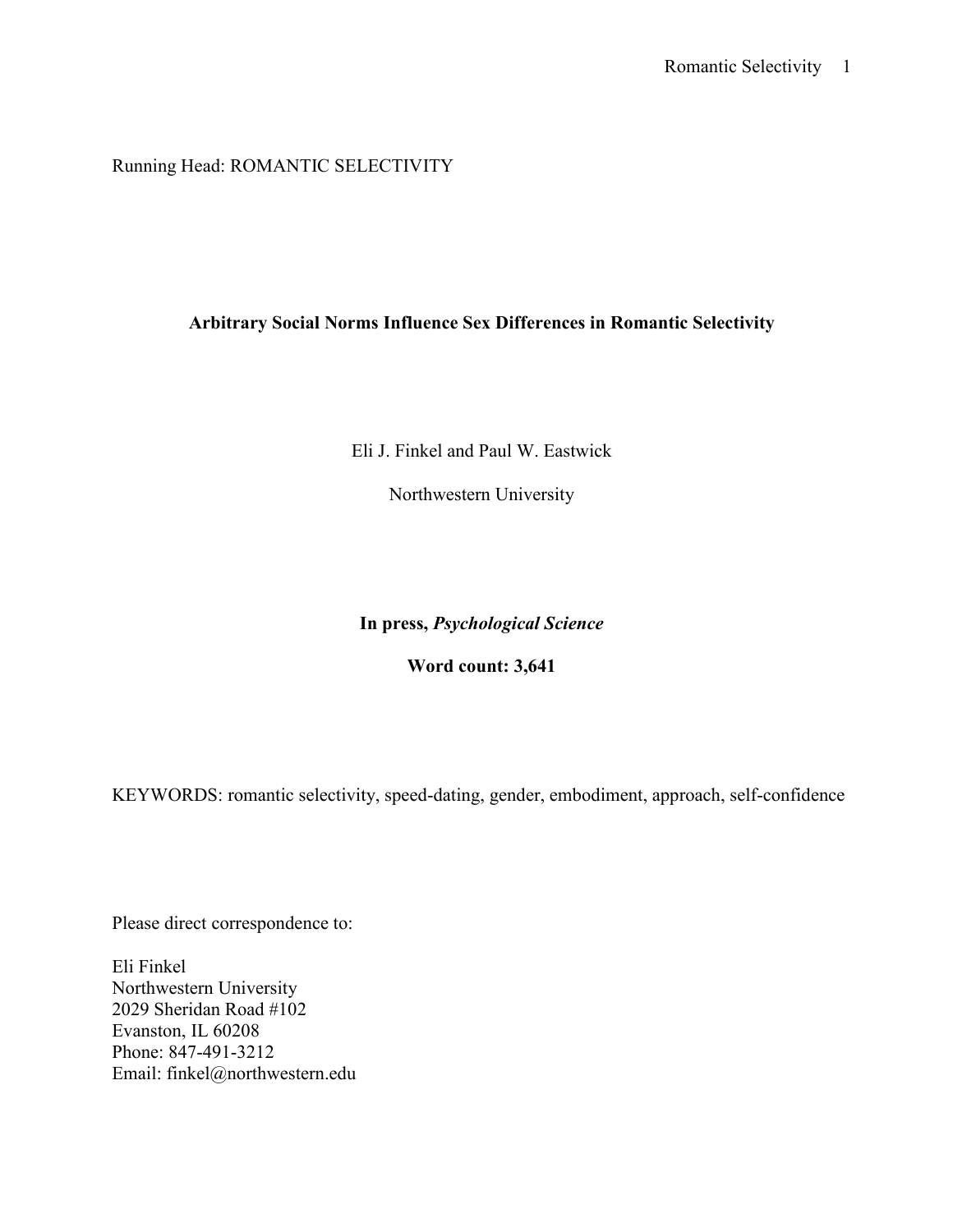## Abstract

Men tend to be less selective than women when evaluating and pursuing potential romantic partners. The present experiment employed speed-dating procedures to test a novel explanation for this sex difference: The mere act of physically approaching a potential romantic partner (versus being approached), a behavior that is more characteristic of men than of women, increases one's attraction to that partner. This hypothesis was supported in a sample of speed-daters  $(N=350)$  who attended a heterosexual event where either men (eight events) or women (seven events) rotated from one partner to the next while members of the other sex remained seated. Rotators were significantly less selective than were Sitters, which meant that the tendency for men to be less selective than women at men-rotate events disappeared at women-rotate events. These effects were mediated by increased self-confidence among Rotators relative to Sitters.

## Word count: 139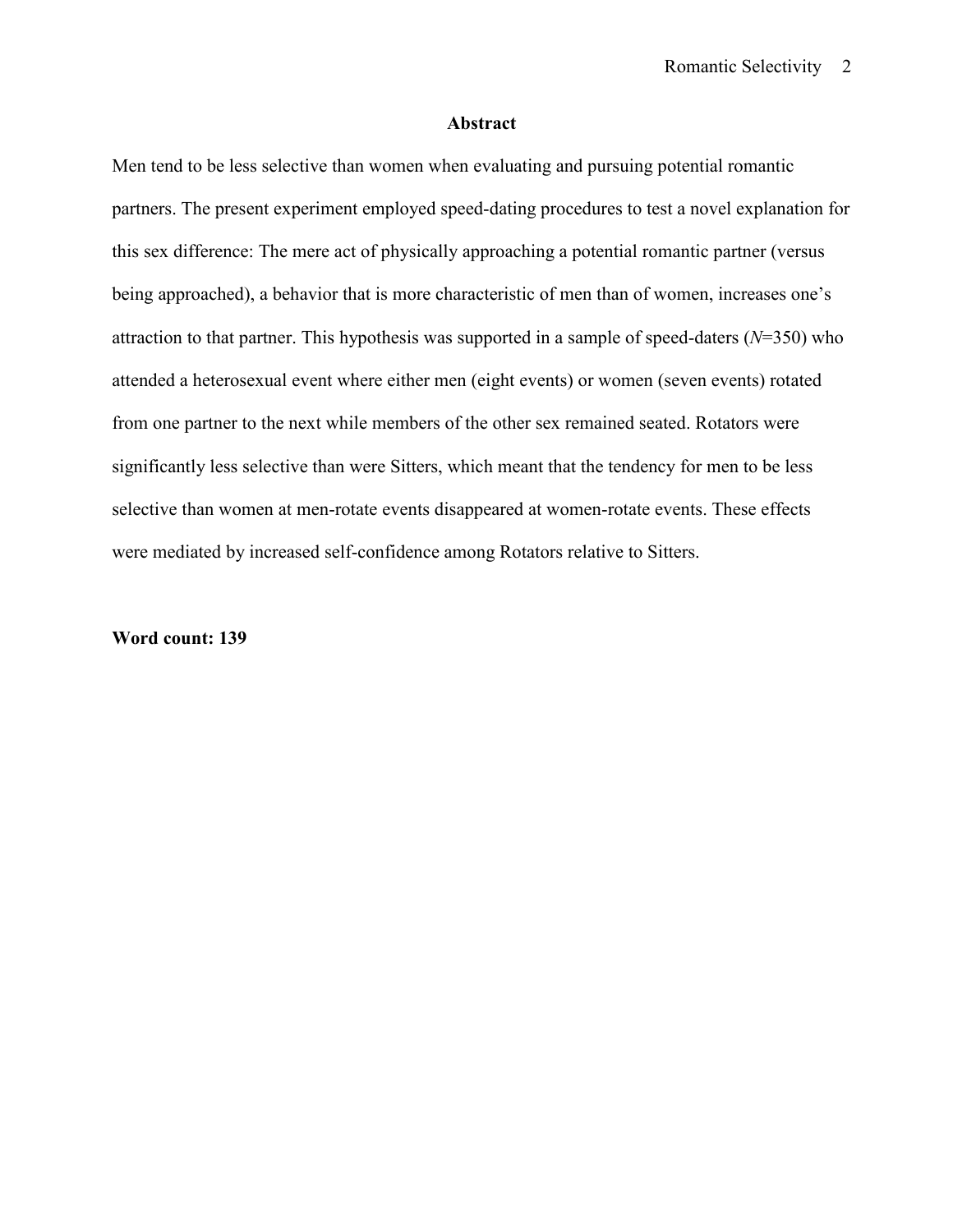## Arbitrary Social Norms Influence Sex Differences in Romantic Selectivity

In an attempt to impress the gorgeous woman sitting at the bar, Maverick finds a microphone, approaches the woman, and serenades her with an off-key rendition of the Righteous Brothers' classic hit, "You've Lost that Loving Feeling." His decision to pursue her with such boldness surely is unusual, requiring the sort of uncommon self-confidence that causes people to earn nicknames like "Maverick." We suggest, however, that a toned-down version of Maverick's romantic initiation strategy is the norm rather than the exception in Western cultures. Strip away the microphone and the singing, and what remains? A man sees an attractive woman, and he approaches her to try to initiate a potential romantic relationship. What could be more mundane?

Reversing the male and female roles, however, renders this relationship initiation process much less ordinary. To be sure, there are women in Western cultures who regularly approach men to initiate romantic relationships, but such women are the exception rather than the rule. Although women frequently play an important role in initiating the courtship process (e.g., with eye contact, smiles, or hair flips; see Moore, 1985), even egalitarian men and women expect men to play the assertive, approach-oriented role in romantic relationship initiation and for women to play the more passive role, waiting to be approached (e.g., Clark, Shaver, & Abrahams, 1999; Laner & Ventrone, 1998; Rose & Frieze, 1993). In the present article, we examine whether the mere act of physically approaching potential romantic partners (versus being approached by them)—even in the absence of any internal motivation to do so and when stripped from all other components of the dating script—causes individuals to evaluate these partners as more desirable, to experience greater romantic chemistry with them, and to enact behaviors that increase the likelihood of romantic relationship development.

#### Romantic Selectivity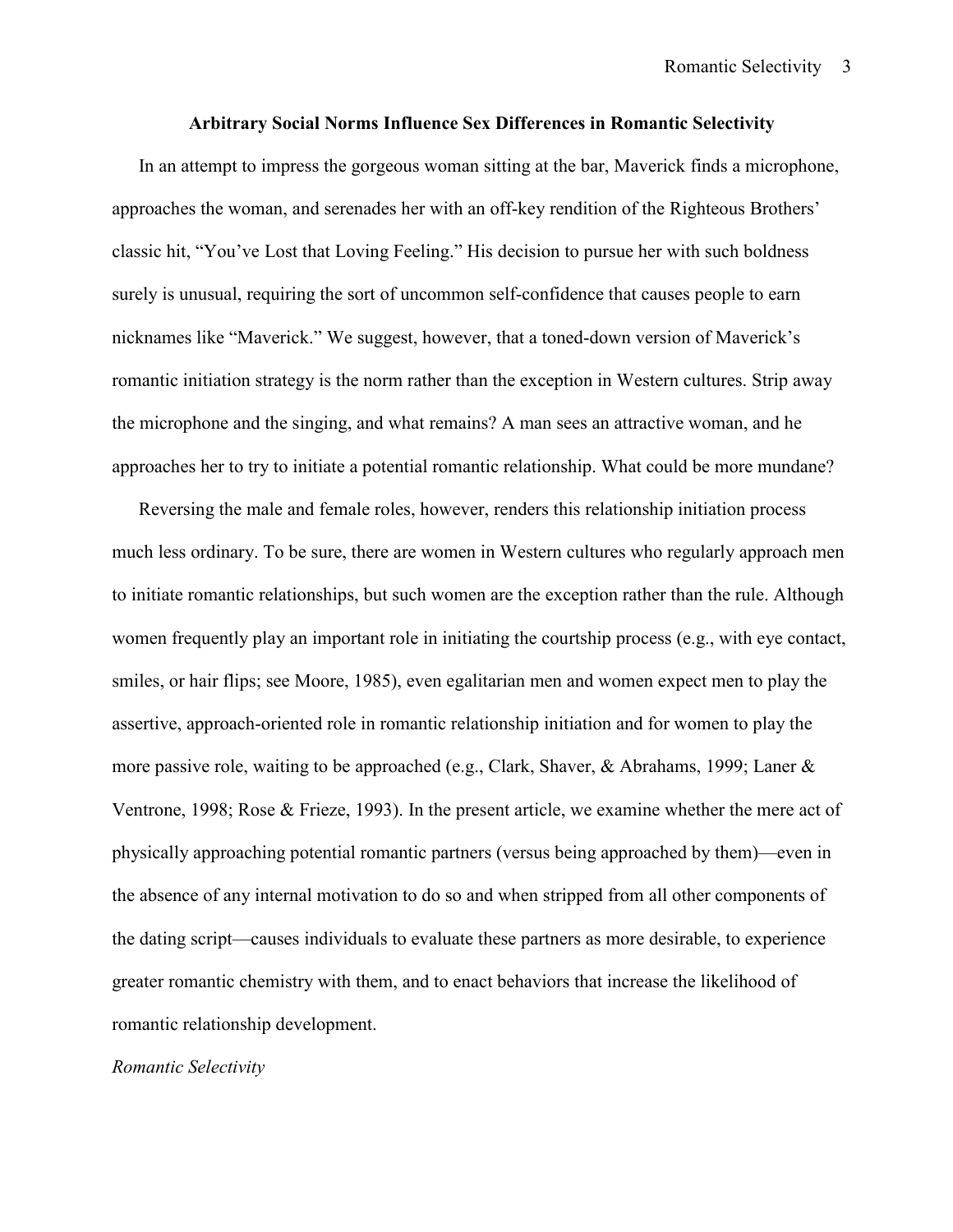Heterosexual women tend to be more selective than heterosexual men in the dating realm. Indeed, a best-selling introductory psychology textbook recently summarized the relevant literature as follows: "People *select* their reproductive and sexual partners, and perhaps the most striking fact about this selection is that women are more selective than men" (Schacter, Gilbert, & Wegner, 2009, p. 631, italics in original). In a recent, large-scale study of online dating behavior, for example, men were approximately 1.5 times more likely than women to send a first-contact email after viewing a given opposite-sex person's online dating profile—an effect that is all-themore striking when considering that men browsed approximately twice as many profiles in the first place (Hitsch, Hortaçsu, & Ariely, 2008). Men were also more willing than women to go on a date with an attractive opposite-sex target depicted in a photograph, averaging across participants' sociosexual orientation and the target's ambitiousness (Townsend & Wasserman, 1998). In addition, collapsing across three samples, men were approximately 1.2 times more likely than women (58% vs. 48%) to accept a date from an opposite-sex research confederate who approached them on campus (Clark, 1990; Clark & Hatfield, 1989).

Several additional studies have employed speed-dating procedures to demonstrate this sex difference in romantic selectivity (Fisman, Iyengar, Kamenica, & Simonson, 2006; Kurzban & Weeden, 2005; Todd, Penke, Fasolo, & Lenton, 2007). Such procedures, which enjoy both strong internal and strong external validity (see Finkel & Eastwick, 2008), are in many ways ideally suited to testing hypotheses related to romantic selectivity because participants indicate their romantic attraction toward numerous potential partners whom they have met in person. In speeddating, participants attend an event where they go on a series of brief "dates" (~4 minutes each) with members of their preferred sex (for an overview of speed-dating procedures, see Finkel, Eastwick, & Matthews, 2007). After the event, they indicate whether they would ("yes") or would not ("no") be interested in seeing each partner again. "Matches" (mutual "yesses") are provided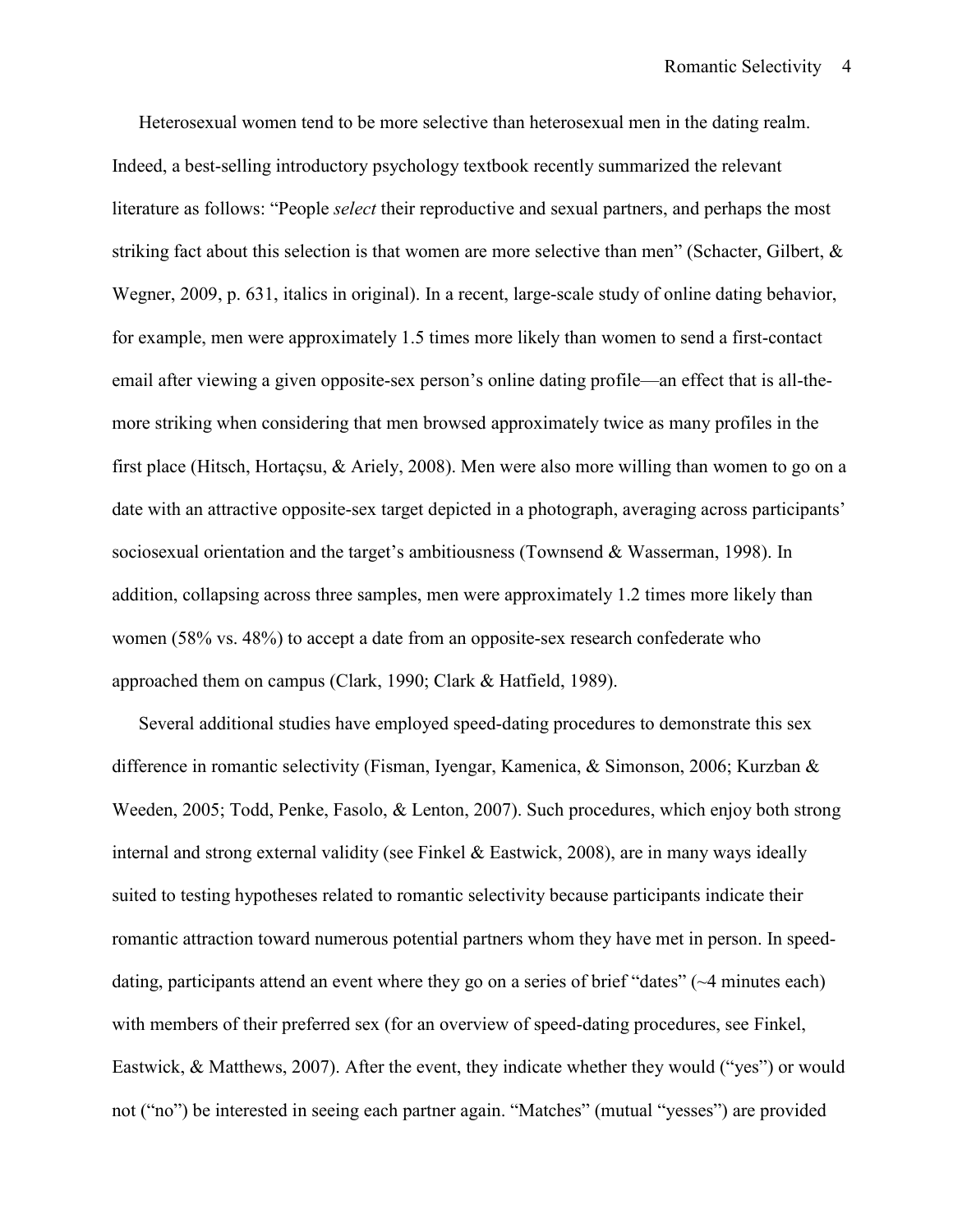with the means to contact each other to arrange a follow-up meeting. Speed-dating studies reliably demonstrate that men "yes" a larger proportion of their partners than women do (Fisman et al., 2006; Kurzban & Weeden, 2005; Todd et al., 2007).

Many scholars explain the robust sex difference in romantic selectivity in terms of the different adaptive problems facing ancestral women and men (e.g., Buss & Schmitt, 1993; Clark et al., 1999; Symons, 1979; Townsend & Wasserman, 1998; Todd et al., 2007; Trivers, 1972). According to this evolutionary perspective, humans females, like other mammalian females, generally invest more resources in a given offspring than males do. Women's minimum investment is nine months of gestation, whereas men's is a single act of sexual intercourse. Largely because of this asymmetry, the reproductive costs of an ill-advised mating decision are considerably higher for women. Evolutionary scholars have suggested that the sex difference in romantic selectivity reflects a domain-specific adaptive mechanism that evolved to manage these sex-differentiated costs and benefits among Homo sapiens' ancestors. Indeed, the evidence for greater female selectivity is so obviously congruent with well-established evolutionary theorizing that one speed-dating research team played down its own evidence for this effect as "unsurprising" (Kurzban & Weeden, 2005, p. 240).<sup>1</sup>

The compelling evidence for greater female selectivity notwithstanding, definitive evidence for this sex difference awaits an empirical test that rules out the pervasive confound that men are far more likely to approach women in romantic contexts than women are to approach men (Clark et al., 1999; Laner & Ventrone, 1998; Rose & Frieze, 1993). Published speed-dating studies of romantic selectivity provide a particularly striking case-in-point: In all of them, men *always* rotated from partner to partner while women *always* remained seated. Such procedures mimic the rotational scheme employed in virtually all events hosted by professional speed-dating companies,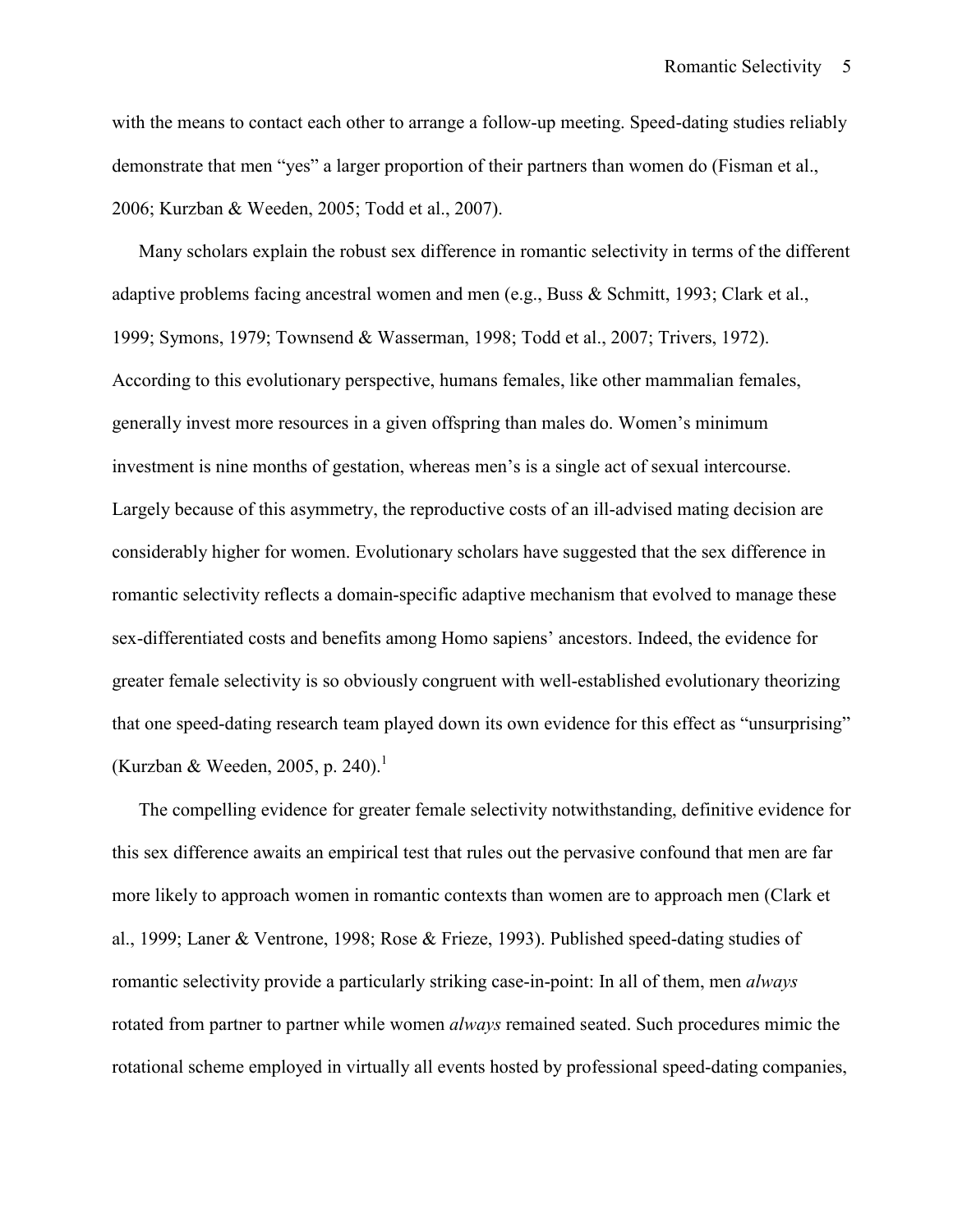and they trend in the direction of normative romantic initiation dynamics in most other dating environments, with men approaching and women being approached.

## Might Approaching (Versus Being Approached) Make Individuals Less Selective?

Could a confound as trivial as which sex romantically approaches the other on average cause (or at least contribute to) the robust sex difference in romantic selectivity? There are reasons to think that it might. One reason, which is grounded in the extensive literature demonstrating the subtle mutual influence between the body and the mind (see Barsalou, Niedenthal, Barbey,  $\&$ Ruppert, 2003), is that physical approach could lead to romantic approach. In other words, physical approach could lead to a tendency to find a given romantic target appealing, or, in other words, to be unselective. Although no previous research has examined the effects of embodied approach in romantic contexts, many studies suggest that it causes individuals to experience approach-related cognitions in nonromantic contexts, including positive evaluations of target stimuli. For example, seated participants who placed their palms on the bottom of a table and pressed up (a pose associated with approach) rated neutral Chinese ideographs as more appealing than did seated participants who placed their palms on the top of the table and pressed down (a pose associated with avoidance; Cacioppo, Priester, & Berntson, 1993). In addition, non-Black participants who had been trained to pull a joystick toward themselves (approach) when a picture of a black person appeared subliminally on the computer screen and to push the joystick away from themselves (avoidance) when a picture of a white person appeared subsequently exhibited more positive implicit attitudes towards blacks and behaved more warmly toward them than did non-Black participants who performed either the opposite joystick task or a side-to-side (neutral) joystick task (Kawakami, Phills, Steele, & Dovidio, 2007).

Speed-dating provides an efficient means of examining the effects of approaching potential romantic partners (vs. being approached) in part because it has an embodied approach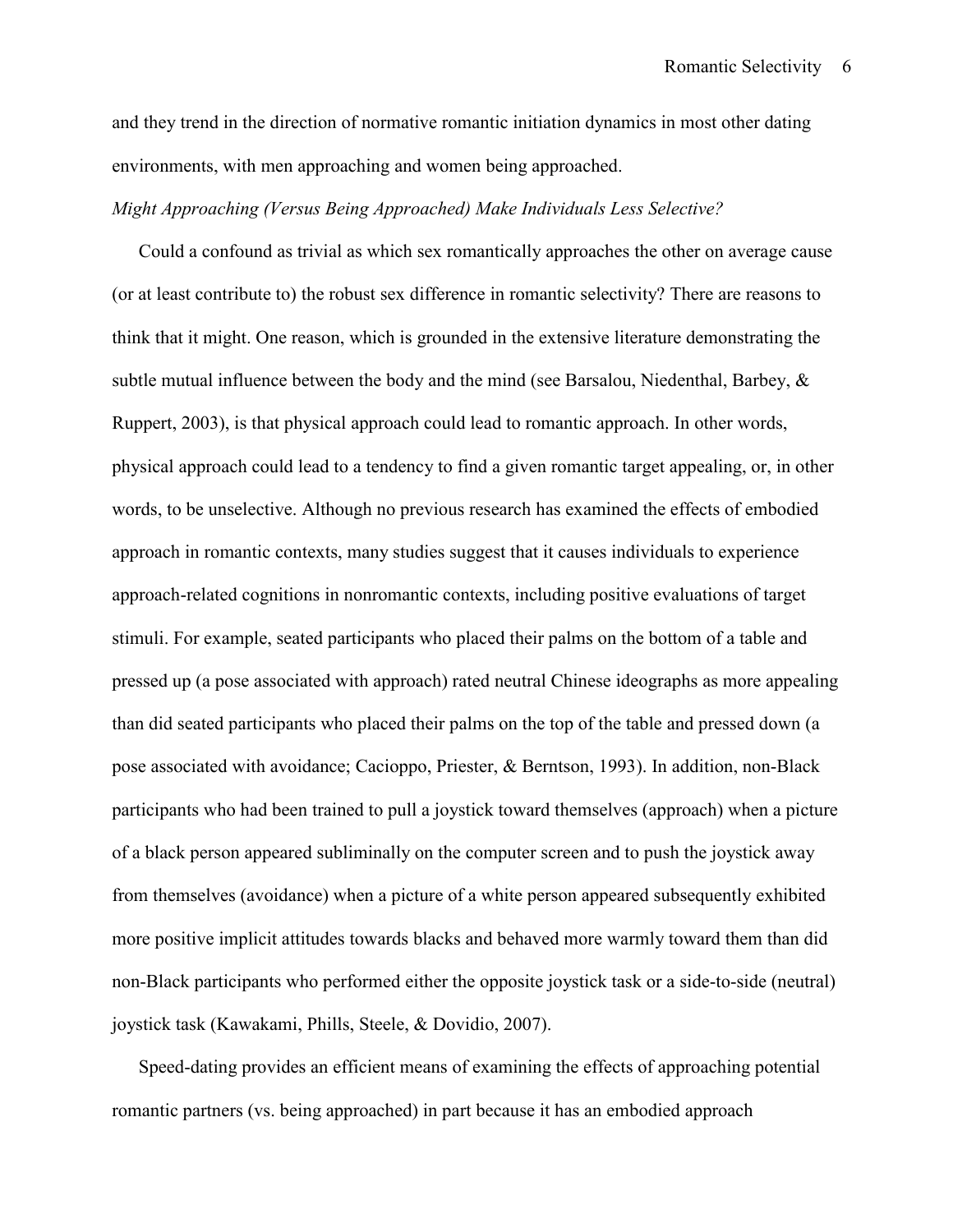manipulation inherently embedded in its core structure. At all heterosexual speed-dating events, one sex (virtually always the men) rotates from partner to partner while the other sex sits to await the next partner's arrival. Just as pressing one's hand upward on the bottom of the table or pulling a joystick toward oneself causes individuals to experience approach-related cognitions, we suggest that walking toward speed-dating partners (i.e., approaching them) could have similar consequences. We further suggest that such approach behavior should make individuals feel more self-confident on their speed-dates. The logic underlying this self-confidence prediction derives from the concept of situated conceptualization, which suggests that general categories become meaningful when paired with particular contexts (Barsalou et al., 2003). Just as anger becomes meaningful when in context (e.g., anger at one's spouse, the world, or oneself), we suggest that approach behavior takes on a particular meaning in romantic contexts. Specifically, such behavior is meaningfully related to self-confidence and to the male gender role, two constructs that are highly correlated in their own right (Spence & Helmreich, 1978). In accord with evidence that "embodied states can function as cues that trigger situated conceptualizations" (Barsalou et al., 2003, p. 84), we suggest that embodied romantic approach (a traditionally masculine behavior) promotes feelings of self-confidence, and that this bolstered self-confidence may well mediate the link between embodied approach and romantic approach.

A second reason why generally having men approach and women be approached in romantic settings could cause (or contribute to) the robust sex difference in romantic selectivity is that being repeatedly approached could make individuals feel particularly desirable, which could in turn cause them to become selective. According to the scarcity principle, individuals tend to place less value on objects or opportunities that are plentiful than on those that are rare (Cialdini, 2001). An individual who is approached repeatedly by opposite-sex individuals could make the attribution that these approaching individuals like and want to be nearer to him or her. Participants might be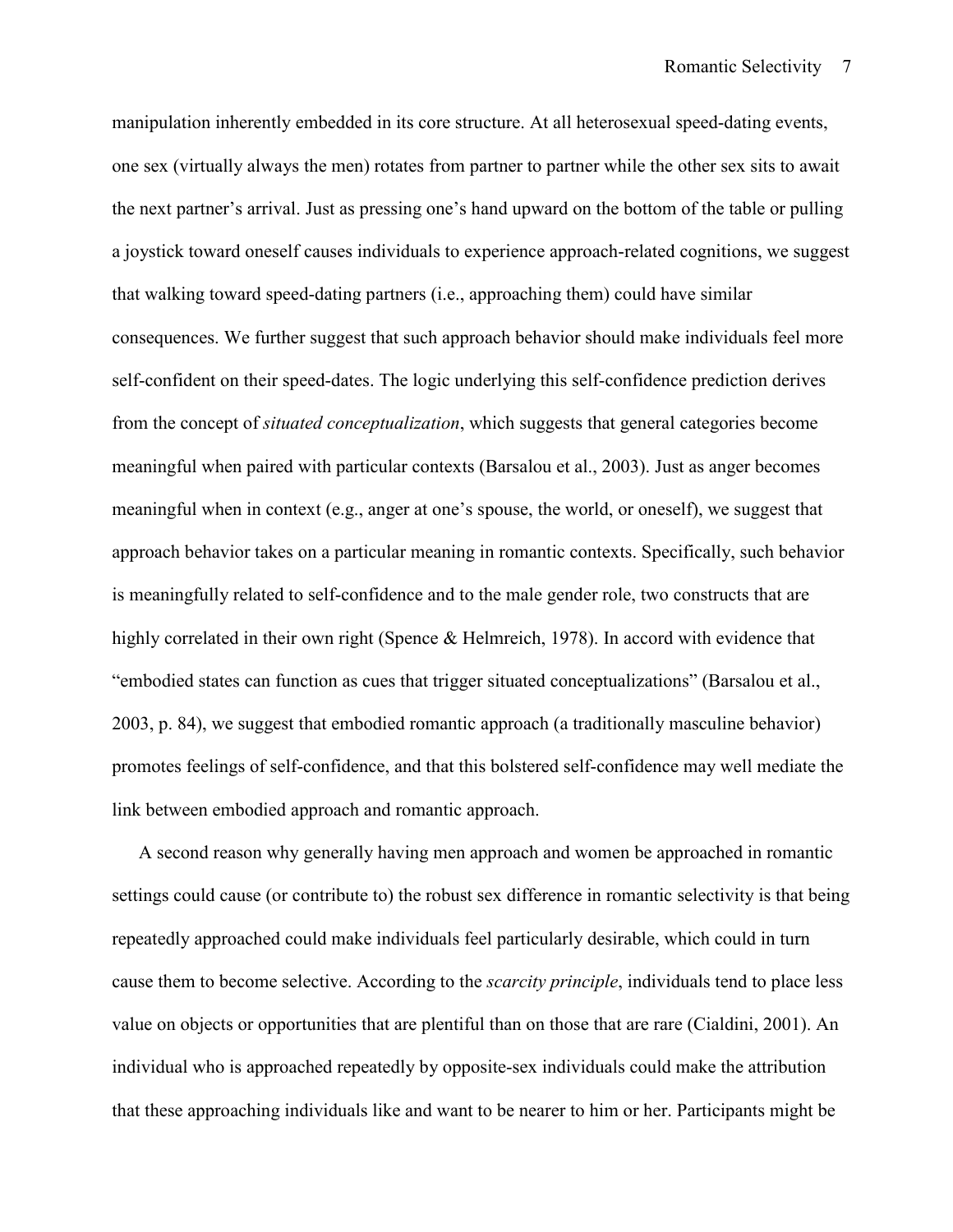sufficiently preoccupied with their own behavior on the speed-dates that they fail to adjust this attribution to account fully for situational factors (i.e., speed-dating procedures require that the members of one sex approach the members of the other) that could have caused them to be repeatedly approached (see Osbourne & Gilbert, 1992). These approached individuals, gaining confidence as they sense that they are desired by many potential partners, might become more romantically selective. (Indeed, speed-daters who are well-liked, relative to those who are not, tend on average to experience less romantic desire for their partners; Eastwick, Finkel, Mochon, & Ariely, 2007.)

## Hypotheses

If either the embodied approach or the scarcity explanation is correct, then Approachers (rotators) should be less selective regarding their speed-dating partners than should Sitters, evaluating these partners as more desirable, experiencing greater chemistry with them, and "yessing" a larger percentage of them (*Rotation Hypothesis*). Results supporting this hypothesis would have implications for the sex differences in selectivity discussed above. Consistent with the general tendency for men to be more oriented toward romantic approach than women, we predict that our male participants will show greater romantic approach (romantic desire, romantic chemistry, and "yessing" behavior) toward their speed-dating partners (i.e., they will be less selective) when they approach and women sit, but that this sex difference will diminish and perhaps even disappear when women approach and men sit (Sex Moderation Hypothesis). We are not predicting that the robust finding that women are more selective than men will significantly reverse when women approach and men sit (after all, subtly reversing embodied approach dynamics at a speed-dating event is probably insufficient to reverse a lifetime of men approaching and women being approached), but rather that this effect will be significantly and perhaps completely diminished.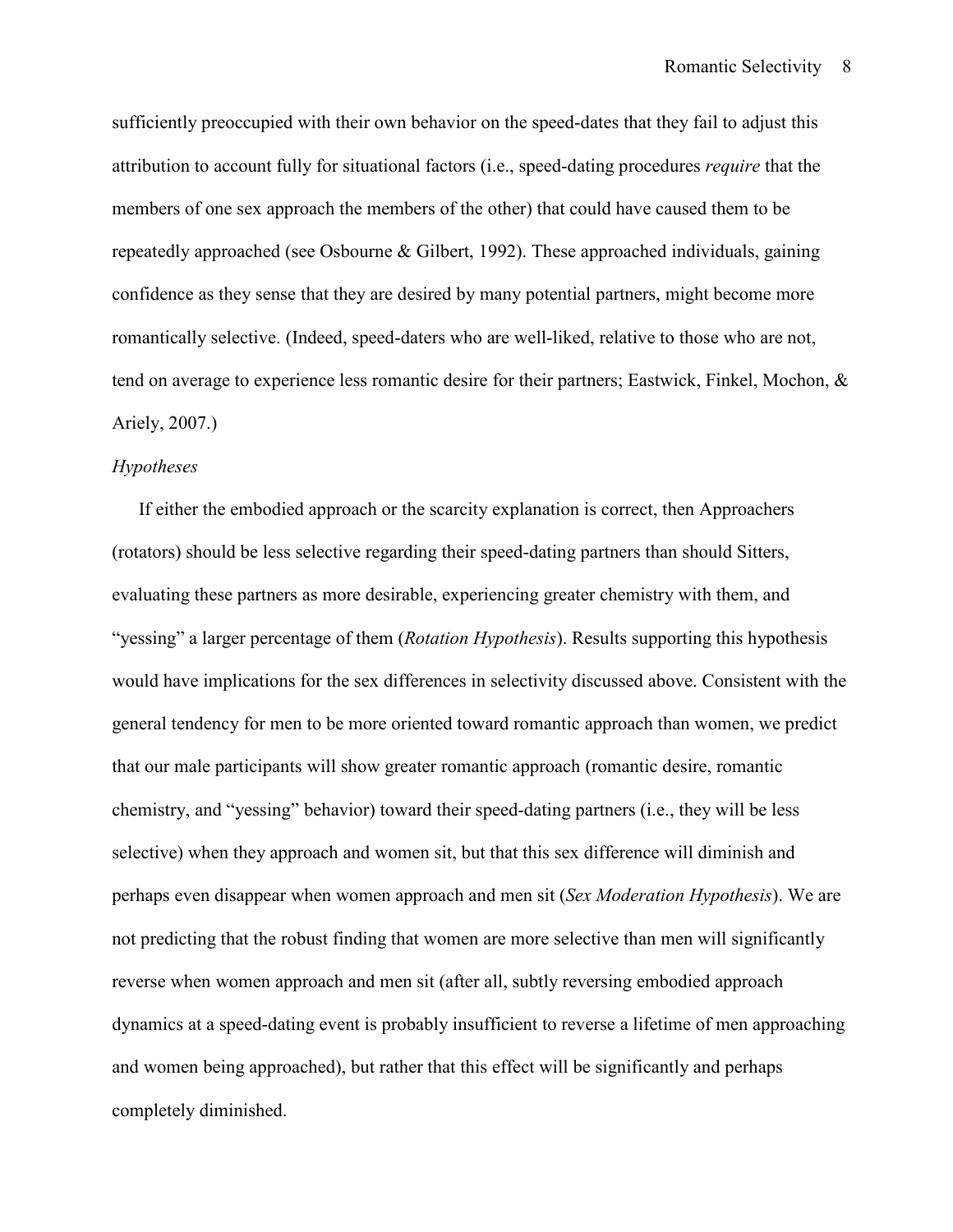Finally, we examine whether the level of self-confidence participants experience on their speed-dates statistically mediates these sex moderation effects. The self-confidence mediation effects will provide a preliminary test of whether the potential effects of rotating-versus-sitting are due to embodied approach or to scarcity dynamics. The embodied approach idea—that approaching in romantic contexts activates masculine, agentic self-perceptions—predicts the following mediational model: *rotating*  $\rightarrow$  *increased confidence*  $\rightarrow$  *strong romantic approach (low* selectivity). In contrast, the scarcity idea—that being repeatedly approached in romantic contexts makes individuals feel like they have many options—predicts the following mediational model: sitting  $\rightarrow$  increased confidence  $\rightarrow$  weak romantic approach (high selectivity). If the sex moderation effects are driven by embodied approach processes rather than by scarcity processes, then the mediational analyses should support the former model rather than the latter (Confidence Mediation Hypothesis).

#### Method

We hosted 15 heterosexual speed-dating events for 350 undergraduates (174 women,  $M_{\text{age}}$ =19.57, SD=1.10). Participants went on 4-minute speed-dates with ~12 opposite-sex individuals. For each event, we randomly determined whether men (eight events) or women (seven events) rotated.

Immediately after each date, participants completed 3-item measures of their (a) romantic desire for (e.g., "I was sexually attracted to my interaction partner";  $\alpha$ =.88) and (b) *romantic chemistry* with (e.g., "My interaction partner and I had a real connection";  $\alpha$ =.91) that partner (1=strongly disagree, 9=strongly agree). They also reported the degree to which they experienced self-confidence on that date  $(1=not \ at \ all; 9=extremely)$ . Shortly after returning home from the event, participants recorded on the study website whether they would ("yes") or would not ("no") be interested in seeing each partner again.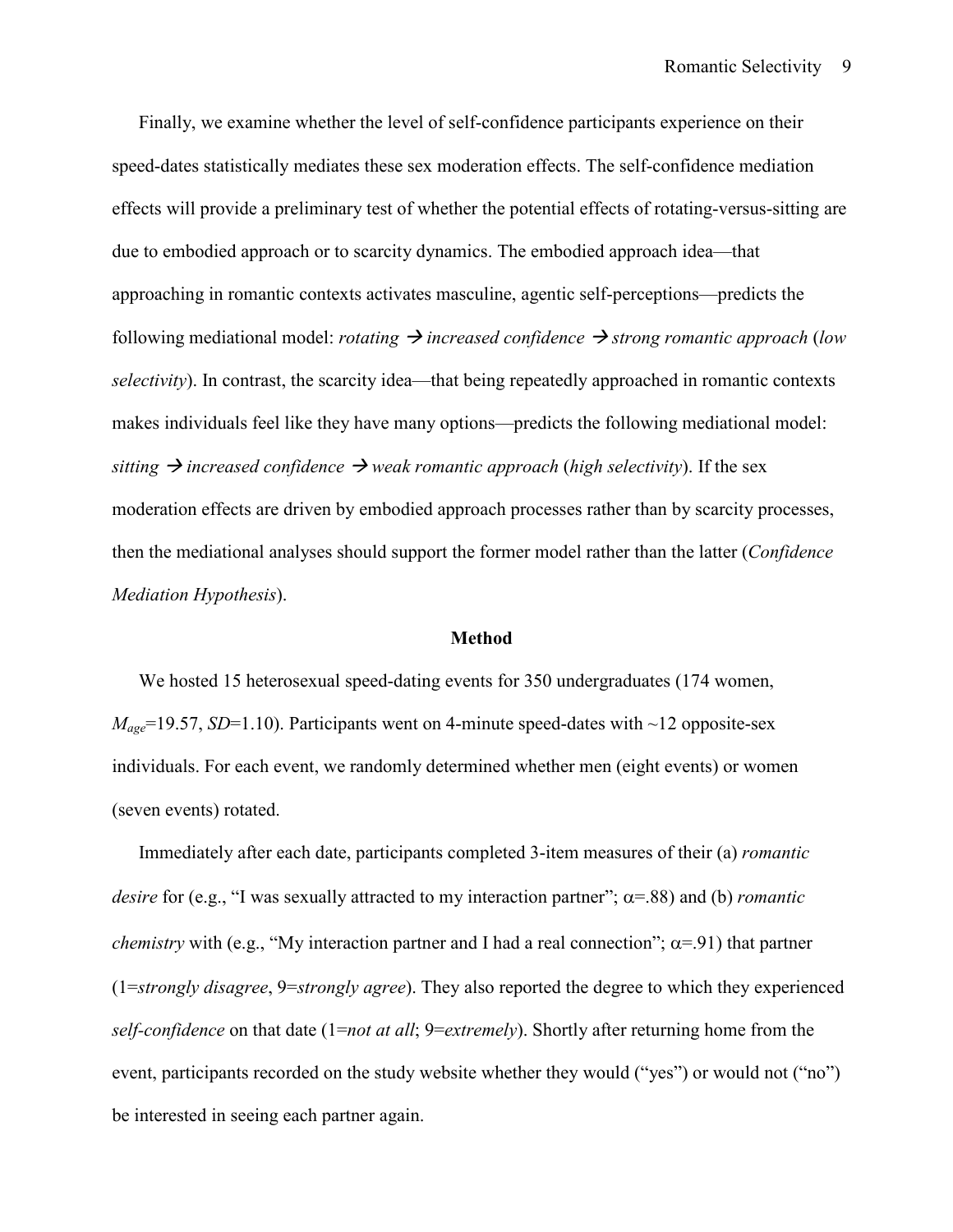#### Results

Results from multilevel modeling analyses, which accounted for the nonindependence deriving from the fact that each participant rated  $\sim$ 12 targets, supported the Rotation Hypothesis. Relative to Sitters (coded -.5), Approachers (coded .5) experienced greater romantic desire for, Ms=4.83 vs. 5.13; B=.29,  $t(3739)=2.72$ ,  $p=.007$ ,  $p_{ren}=.959$ , and greater romantic chemistry with, Ms=4.67 vs. 4.94;  $B = 27$ ,  $t(3739)=2.72$ ,  $p=0.007$ ,  $p_{ren} = 959$ , their speed-dating partners, and they "yessed" a significantly larger percentage of them, 43.07% vs. 47.86%;  $B=21$ ,  $e^{B}=1.23$ ,  $t(349)=1.96$ ,  $p=.051$ ,  $p_{\text{rep}}$ =.876. These effects were not significantly moderated by participant sex (|ts|<1.15, ps>.252).

As depicted in Figure 1, results also supported the Sex Moderation Hypothesis (Sex: -.5=men, .5=women; Rotation Sex: -.5=men rotate, .5=women rotate). The Sex × Rotation Sex interaction was significant (or marginally significant) for all three dependent measures: romantic desire, B=.51,  $t(3739)=2.43$ ,  $p=0.015$ ,  $p_{ren} = 0.938$ , romantic chemistry, B=.50,  $t(3739)=2.55$ ,  $p=0.011$ ,  $p_{\text{rep}}$ =.947, and "yessing" behavior, B=.40, t(349)=1.87, p=.063,  $p_{\text{rep}}$ =.860. When men approached and women sat (as was the case in all previous studies), men experienced greater romantic desire for, B=-.59,  $t(2091)=3.97$ ,  $p<0.01$ ,  $p_{rep}=0.986$ , and greater romantic chemistry with, B=-.41,  $t(2091)=-3.09, p=.002, p_{ren}=.979$ , their speed-dating partners than women did, and they "yessed" a larger percentage of these partners, B=-.29,  $e^{B}=0.75$ ,  $t(190)=-1.91$ ,  $p=.058$ ,  $p_{rep}=.867$ . In contrast, when women approached and men sat, none of these sex differences approached significance  $(|ts|<0.74, ps>0.459).$ 

Finally, results supported the embodied approach version of the Confidence Mediation Hypothesis. The Sex  $\times$  Rotation Sex interaction *positively* predicted self-confidence,  $B=51$ ,  $t(3697)=2.39, p=.017, p_{rep}=.934,$  and three mediated moderation analyses (Baron & Kenny, 1986)—one each for romantic desire, romantic chemistry, and "yessing" behavior—revealed that the Sex  $\times$  Rotation Sex interaction effects were significantly reduced (two to nonsignificance)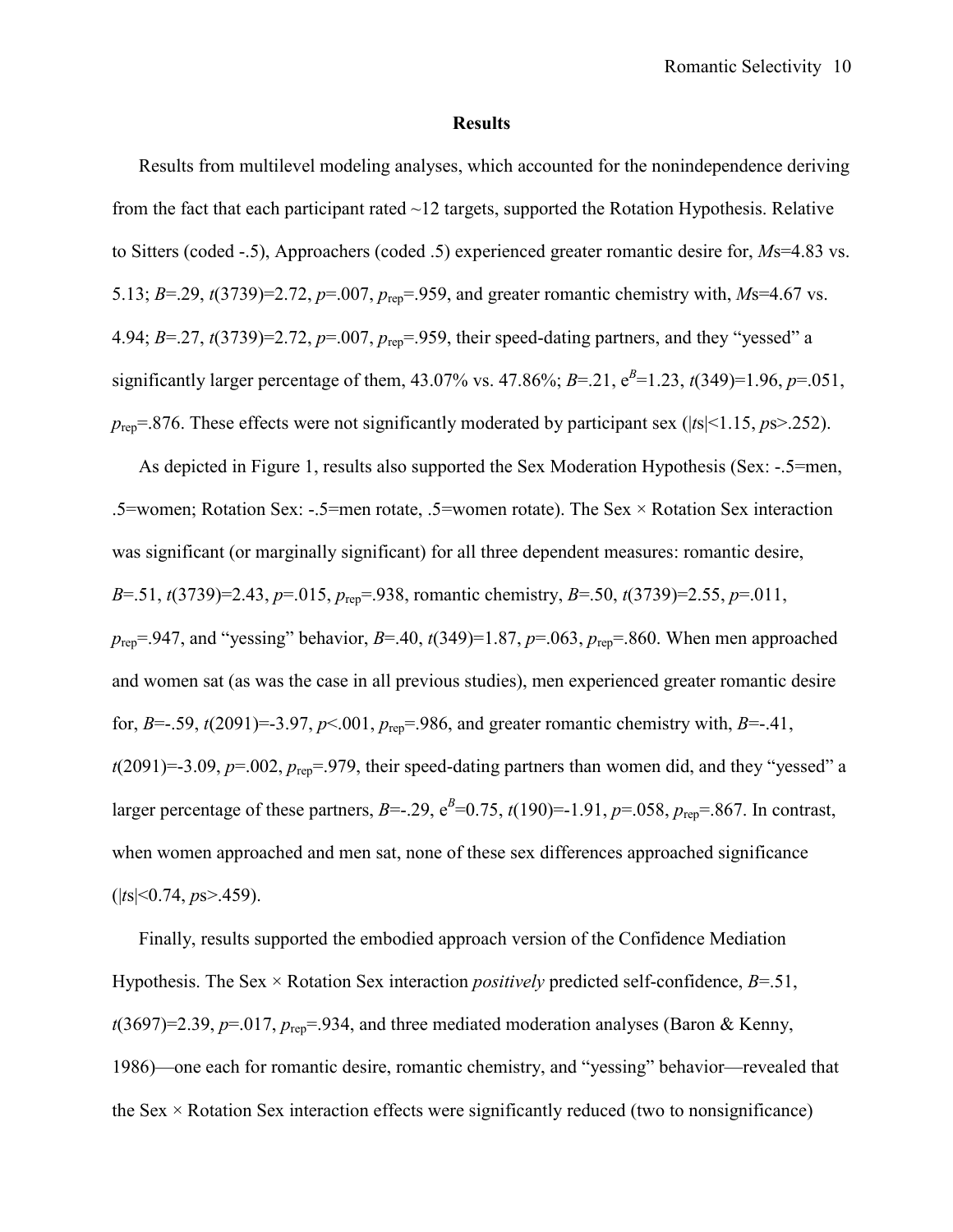after including self-confidence in the model (Sobel  $z\approx 2.33$ ,  $p\approx 0.020$ ,  $p_{\text{ren}}\approx 0.927$ ). This mediation also applied to the Rotation Hypothesis (which collapses across participant sex): Approachers reported more self-confidence,  $B = 23$ ,  $t(3697)=2.16$ ,  $p=.031$ ,  $p_{\text{ren}} = .907$ , and three meditational analyses revealed that the effect of Approach on the dependent variables was significantly reduced (one to nonsignificance) after including self-confidence in the model (Sobel  $z_s > 2.12$ ,  $p_s < 0.034$ ,  $p_{\text{rep}}$ s >.902). Consistent with the embodied approach idea, approaching (vs. being approached) makes women and men feel more confident, and this confidence seems to promote their tendencies to experience romantic desire toward and romantic chemistry with their speed-dating partners—and to "yes" their partners at a significantly higher rate.

#### **Discussion**

Results supported the hypothesis that speed-daters who rotated (Approachers), relative to those who stayed seated (Sitters), would experience greater romantic desire toward and greater romantic chemistry with their speed-dating partners, and they would "yes" their partners at a higher rate. These results replicated the well-established finding (Fisman et al., 2006; Kurzban & Weeden, 2005; Todd et al., 2007) that women are more selective than men at speed-dating events—but this replication only emerged for events where men rotated. When women rotated (a procedural feature absent from previous speed-dating studies), sex differences in romantic desire, romantic chemistry, and "yessing" behavior disappeared. The Sex  $\times$  Rotation Sex interaction effects were significantly mediated through feelings of self-confidence on the speed-date, with participants who rotated experiencing greater self-confidence than those who sat.

These mediational results were more consistent with the embodied approach explanation for the present effects than with the scarcity explanation. It seems that embodied approach in romantic settings (a traditionally masculine behavior) significantly boosted individuals' self-confidence, which in turn increased their tendencies toward romantic approach (i.e., made them less selective).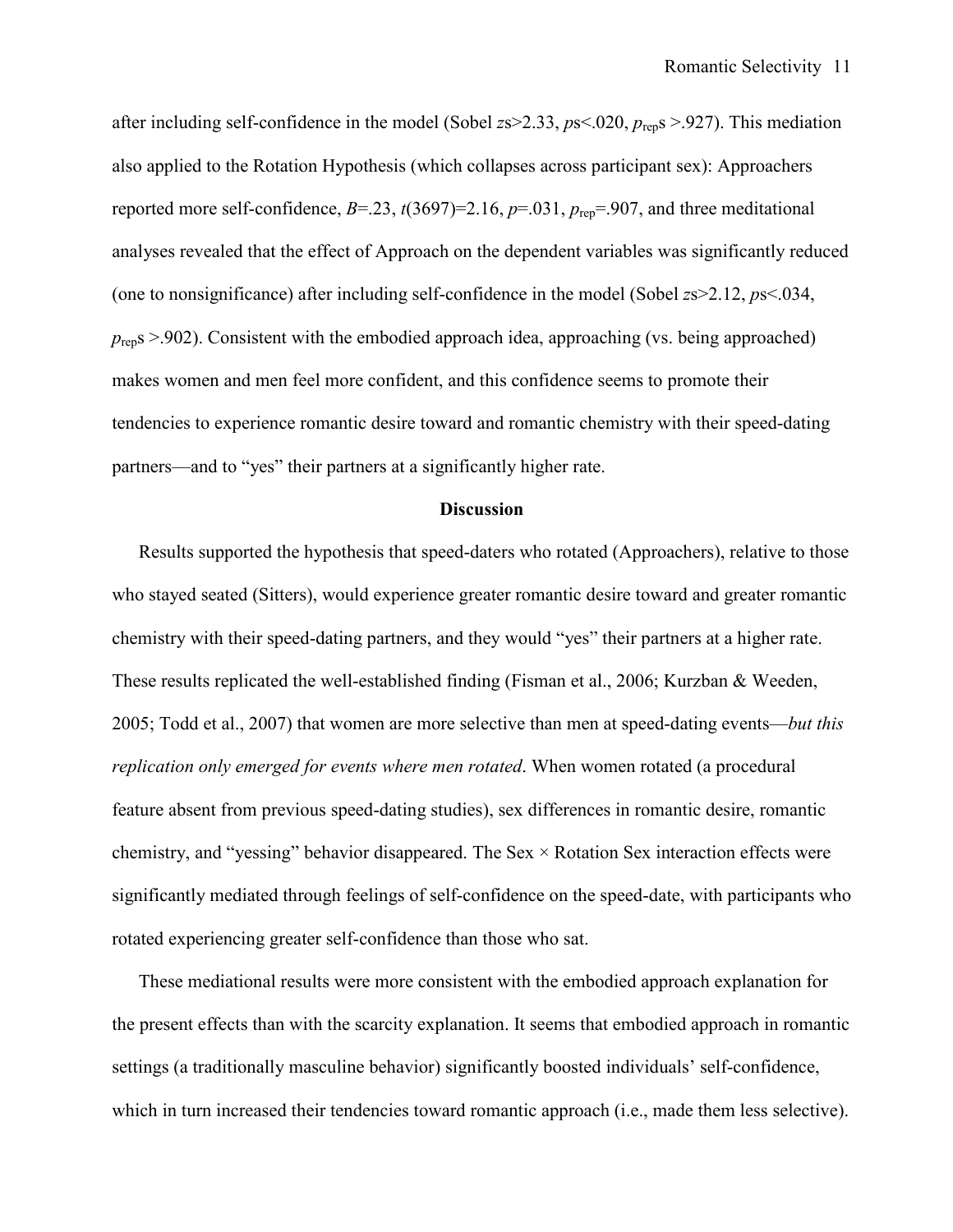That said, the evidence for the embodied approach mechanism is preliminary. Indeed, an alternative explanation that, like the scarcity explanation, situates the mechanism within the Sitters rather than within the Approachers is also consistent with the present results. According to this alternative explanation, just as being presented with a large array of options can be demotivating and cause individuals not to make a choice (Iyengar & Lepper, 2000), perhaps being repeatedly approached by romantic partners can be overwhelming, causing individuals to experience less self-confidence and ultimately to eschew romantic approach (i.e., to be selective). Definitive conclusions about the mechanisms driving the present effects await future research. $2$ 

## Implications

The present findings have implications for the social norms surrounding romantic relationship initiation. Although Western civilization has become increasingly egalitarian over the past century, certain social institutions remain gendered, some in subtle, almost invisible, ways. The present research identified powerful consequences of a particularly subtle gender bias: the nearuniversal tendency to have men rotate and women sit at heterosexual speed-dating events. At first blush, this rotational scheme feels like an arbitrary, trivial solution to the logistical problem of ensuring that all of the women speed-date all of the men and vice versa. Executives from a popular speed-dating company confided in us that they have men rotate because (a) women often have more accessories with them at events (e.g., purses), (b) men never seem to mind rotating, and (c) it just seems more chivalrous that way. Speed-dating scholars have appropriately adopted many procedures from professional speed-dating companies, so it is not surprising that this gendered norm has largely persisted, even for events organized and hosted by scholars. The present results, however, present a cautionary note: Even subtle gender norms can have important consequences for romantic dynamics.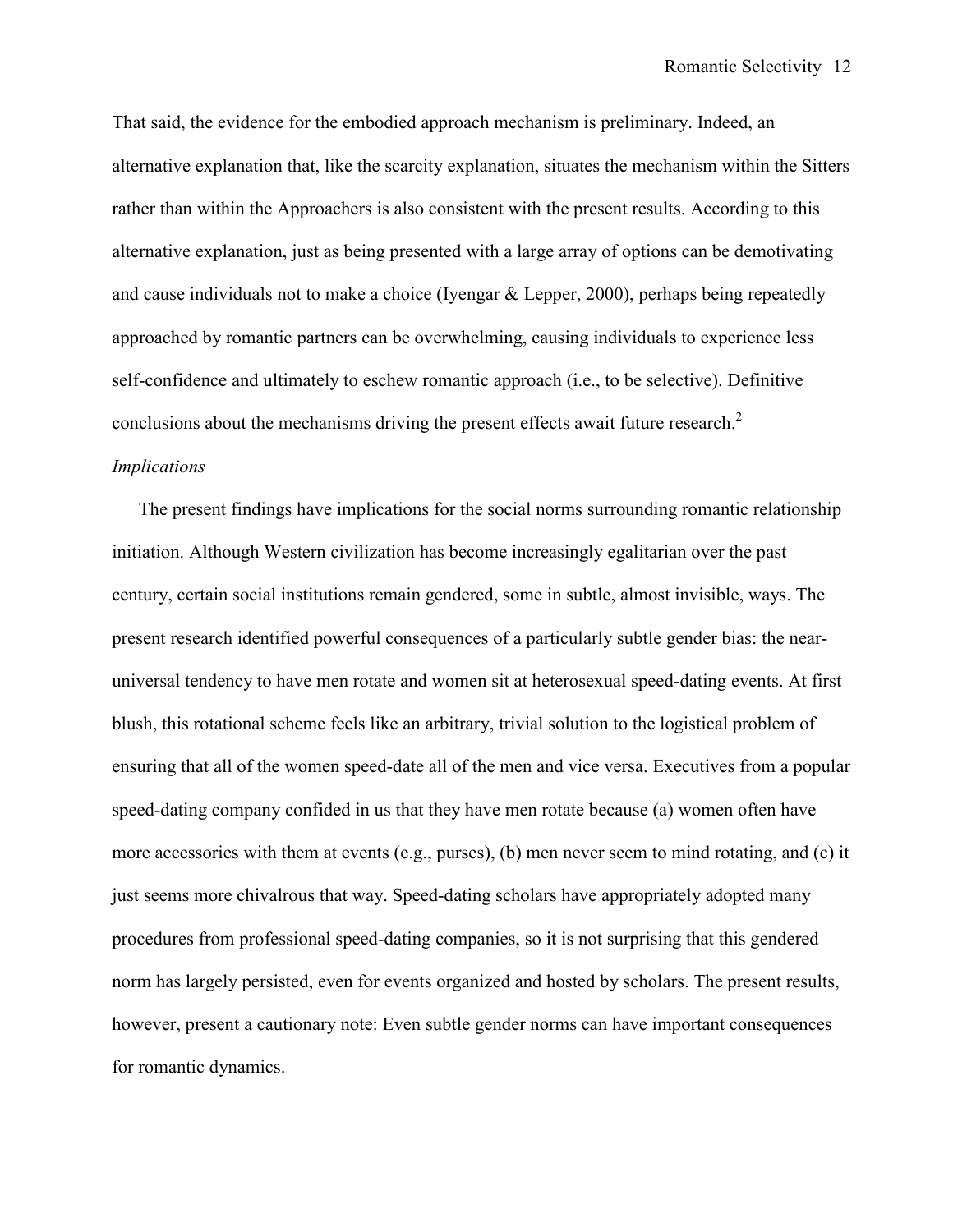What implications do the present findings have for the extensive literature demonstrating that women are more selective than men when choosing mates (e.g., Fisman et al., 2006; Kurzban & Weeden, 2005; Symons, 1979; Todd et al., 2007; Trivers, 1972)? On the one hand, this sex difference did not significantly reverse at events where women rotated, so on average there was at least an overall trend in the present data for men to experience greater romantic approach (i.e., to be less selective) than women.<sup>3</sup> On the other hand, the gendered norm we manipulated in the present study is just one of a universe of possible norms that could in principle affect romantic attraction, and our participants almost certainly had a lifelong history of navigating such norms that no subtle laboratory manipulation could readily erase. Given that men are generally expected, if not required (as at professional speed-dating events), to approach in romantic contexts, perhaps this factor alone could be sufficient to explain why women tend to be more selective than men. The present results are at least partially consistent with this possibility.<sup>4</sup>

In summary, we experimentally manipulated across speed-dating events a small component of the gender script: who physically approaches whom. Having women approach and men sit caused women to behave more like men (less selective than usual) and men to behave more like women (more selective than usual), thereby eradicating the robust sex difference in romantic selectivity. It would be fascinating to examine whether changes over time in embodied approach sex differences (who physically approaches whom) predict changes over time in romantic selectivity sex differences. To the degree that romantic approach sex differences disappear, perhaps romantic selectivity sex differences will follow suit.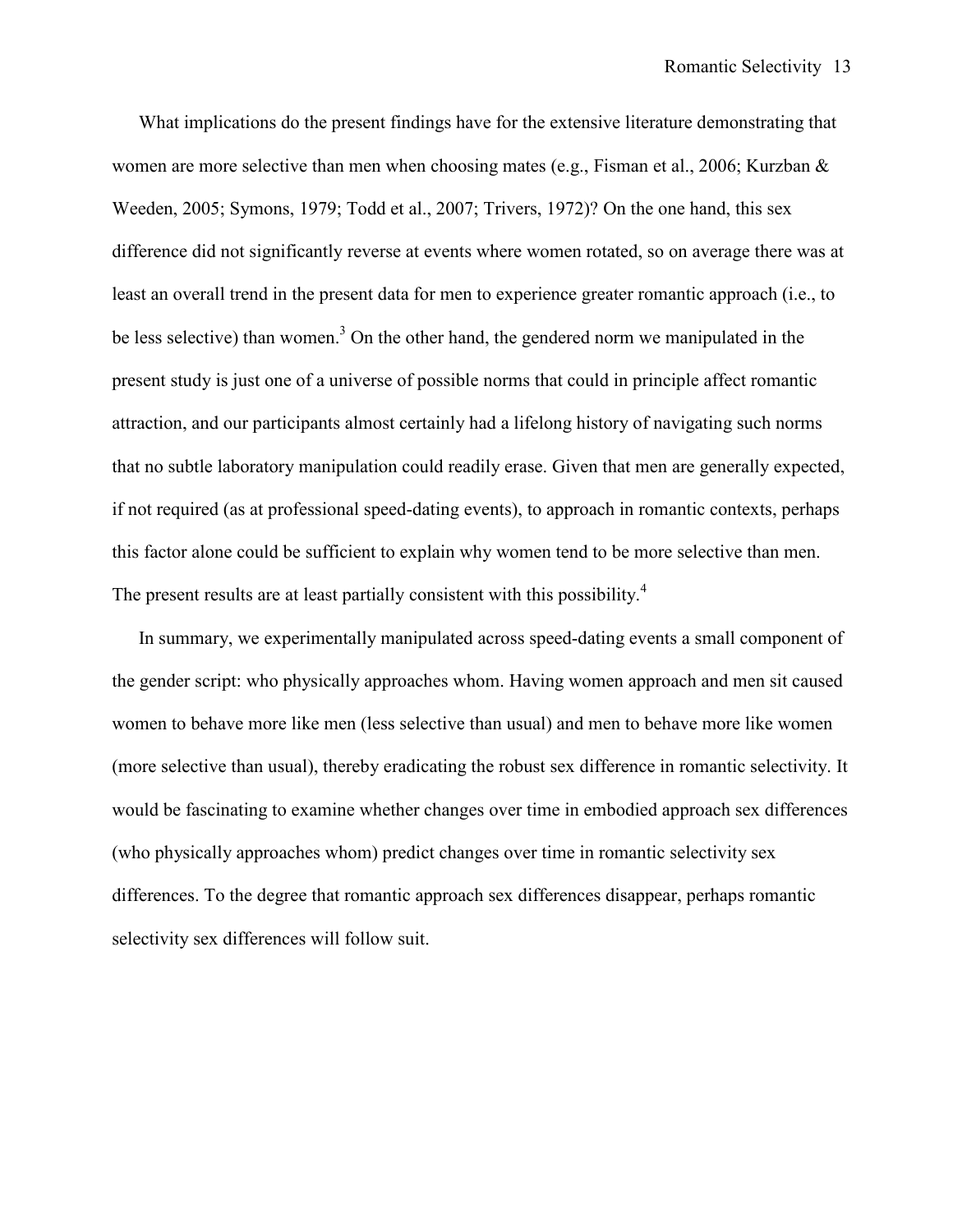#### References

- Baron, R. M., & Kenny, D. A. (1986). The moderator-mediator variable distinction in social psychological research: Conceptual, strategic and statistical considerations. Journal of Personality and Social Psychology, 51, 1173-1182.
- Barsalou, L. W., Niedenthal, P. M., Barbey, A. K., & & Ruppert, J. A. (2003). Social embodiment. In B. H. Ross (Eds.), *The psychology of learning and motivation*, *Vol. 43* (pp. 43-92). San Diego: Academic Press.
- Buss, D. M. (1999). Evolutionary psychology: The new science of the mind. Boston: Pearson.
- Cacioppo, J. T., Priester, J. R., & Berntson, G. G. (1993). Rudimentary determinants of attitudes. II: Arm flexion and extension have differential effects on attitudes. Journal of Personality and Social Psychology, 65, 5-17.
- Cialdini, R. B. (2001). Influence: Science and practice (4th ed.). Boston: Allyn & Bacon.
- Clark, C. L., Shaver, P. R., & Abrahams, M. F. (1999). Strategic behaviors in romantic relationship initiation. Personality and Social Psychology Bulletin, 25, 709-722.
- Dutton, D. G., & Aron, A. P. (1974). Some evidence for heightened sexual attraction under conditions of high anxiety. Journal of Personality and Social Psychology, 30, 510-517
- Eastwick, P. W., Finkel, E. J., Mochon, D., & Ariely, D. (2007). Selective versus unselective romantic desire: Not all reciprocity is created equal. Psychological Science, 18, 317-319.
- Finkel, E. J., & Eastwick, P. W. (2008). Speed-dating. Current Directions in Psychological Science, 17, 193-197.
- Finkel, E. J., Eastwick, P. W., & Matthews, J. (2007). Speed-dating as an invaluable tool for studying initial romantic attraction: A methodological primer. Personal Relationships, 14, 149-166.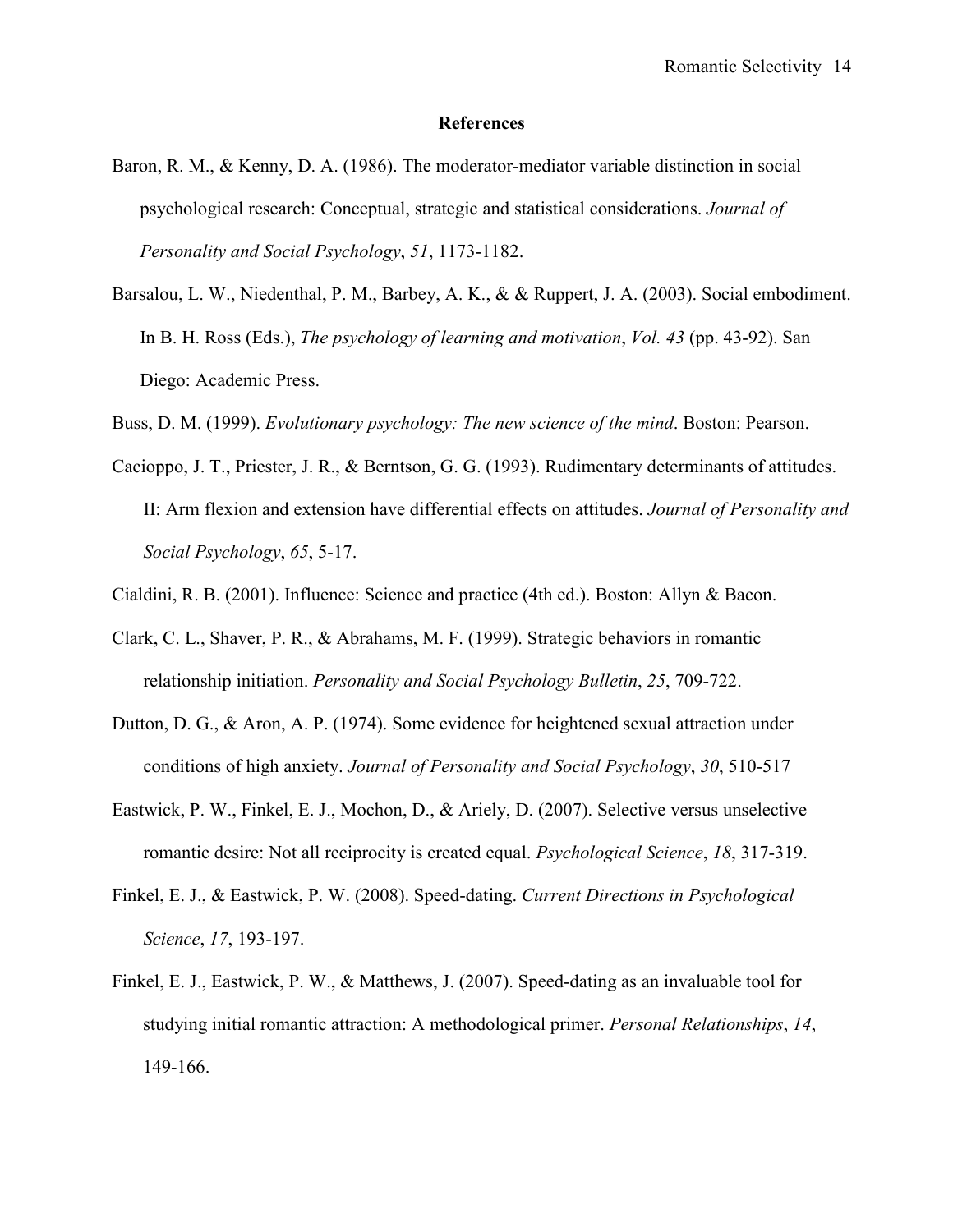- Fisman, R., Iyengar, S. S., Kamenica, E., & Simonson, I. (2006). Gender differences in mate selection: Evidence from a speed dating experiment. *Quarterly Journal of Economics*, 121, 673-697.
- Foster, C. A., Witcher, B. S., Campbell, W. K., & Green, J. D. (1998). Arousal and attraction: Evidence for automatic and controlled processes. Journal of Personality and Social Psychology, 74, 86-101.
- Grammer, K. (1989). Human courtship: Biological bases and cognitive processing. In A. Rasa, C. Vogel, & E. Voland (Eds.), The sociobiology of sexual and reproductive strategies (pp. 147- 169). London: Chapman and Hall.
- Iyengar, S. S., & Lepper, M. R. (2000). When choice is demotivating: Can one desire too much of a good thing? Journal of Personality and Social Psychology, 79, 995-1006.
- Kawakami, K., Phills, C. E., Steele, J. R., & Dovidio, J. F. (2007). (Close) distance makes the heart grow fonder: Improving implicit racial attitudes and interracial interactions through approach behaviors. Journal of Personality and Social Psychology, 92, 957-971.
- Kenrick, D. T., Groth, G. E., Trost, M. R., & Sadalla, E. K. (1993). Integrating evolutionary and social exchange perspectives on relationships: Effects of gender, self-appraisal, and involvement level on mate selection criteria. Journal of Personality and Social Psychology, 64, 951-969.
- Kurzban, R., & Weeden, J. (2005). Hurrydate: Mate preferences in action. Evolution and Human Behavior, 26, 227-244.
- Laner, M. R., & Ventrone, N. A. (1998). Egalitarian daters/traditionalist dates. Journal of Family Issues, 19, 468-477.
- Moore, M. M. (1985). Nonverbal courtship patterns in women: Context and consequences. Ethology and Sociobiology, 6, 237-247.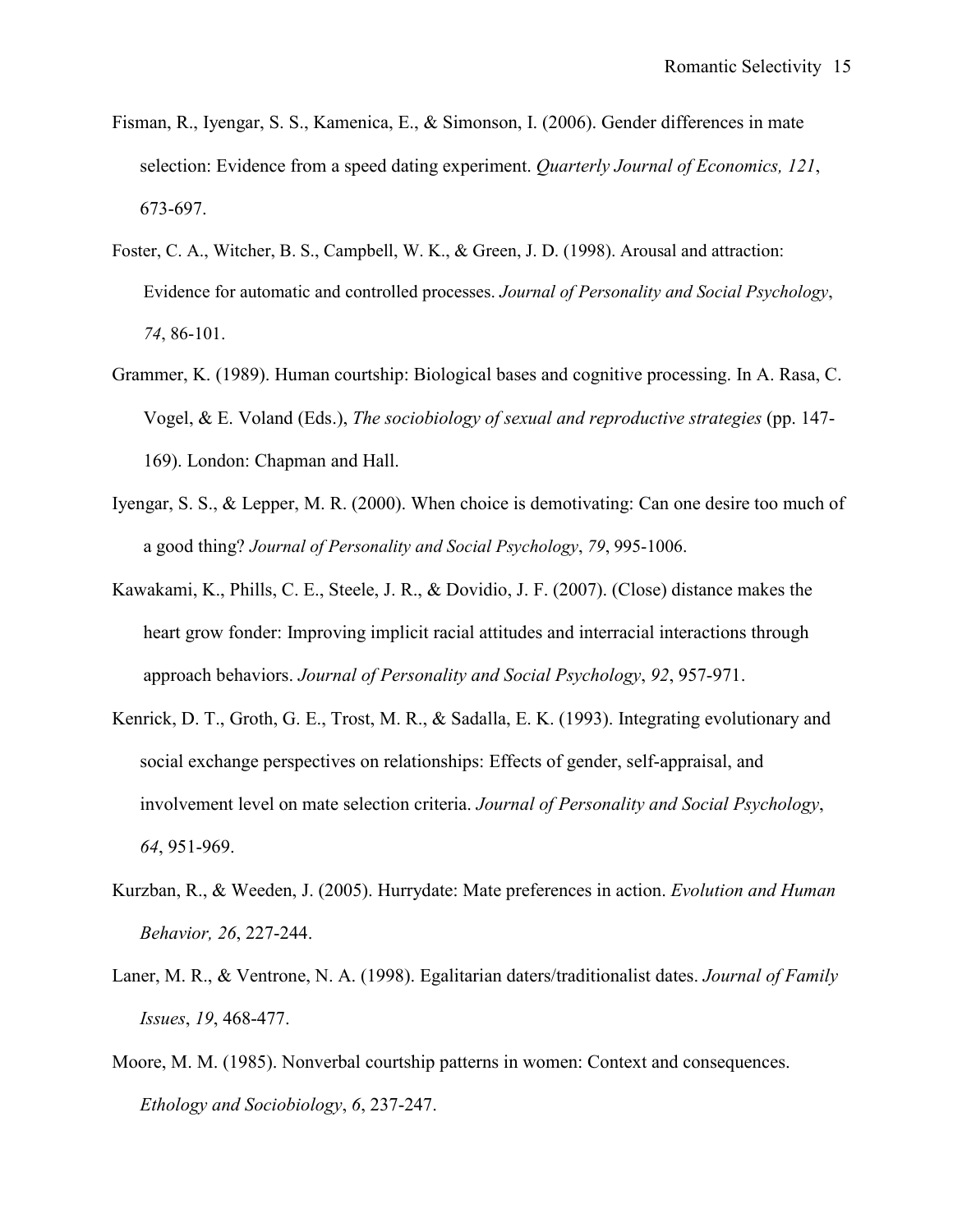- Osbourne, R. E., & Gilbert, D. T. (1992). The preoccupational hazards of social life. Journal of Personality and Social Psychology, 62, 219-228.
- Rose, S., & Frieze, I. H. (1993). Young singles' contemporary dating scripts. Sex Roles, 28, 499- 509.
- Schachter, S., & Singer, J. (1962). Cognitive, social, and physiological determinants of emotional states. Psychological Review, 69, 379-399.
- Schacter, D. L., Gilbert, D. T., & Wegner, D. M. (2009). Psychology. New York, NY: Worth Publishers.
- Spence, J. T., & Helmreich, R. L. (1978). Masculinity and femininity: Their psychological dimensions, correlates, and antecedents. Austin, TX: University of Texas Press.

Symons, D. (1979). The evolution of human sexuality. New York, NY: Oxford University Press.

- Todd, P. M., Penke, L., Fasolo, B., & Lenton, A. P. (2007). Different cognitive processes underlie human mate choices and mate preferences. Proceedings of the National Academy of Sciences, 104, 15011-15016.
- Townsend, J. M., & Wasserman, T. (1998). Sexual attractiveness: Sex differences in assessment and criteria. Evolution and Human Behavior, 19, 171-191.
- Trivers, R. L. (1972). Parental investment and sexual selection. In B. Campbell (Ed.), Sexual selection and the descent of man (pp. 136-179). Chicago, IL: Aldine.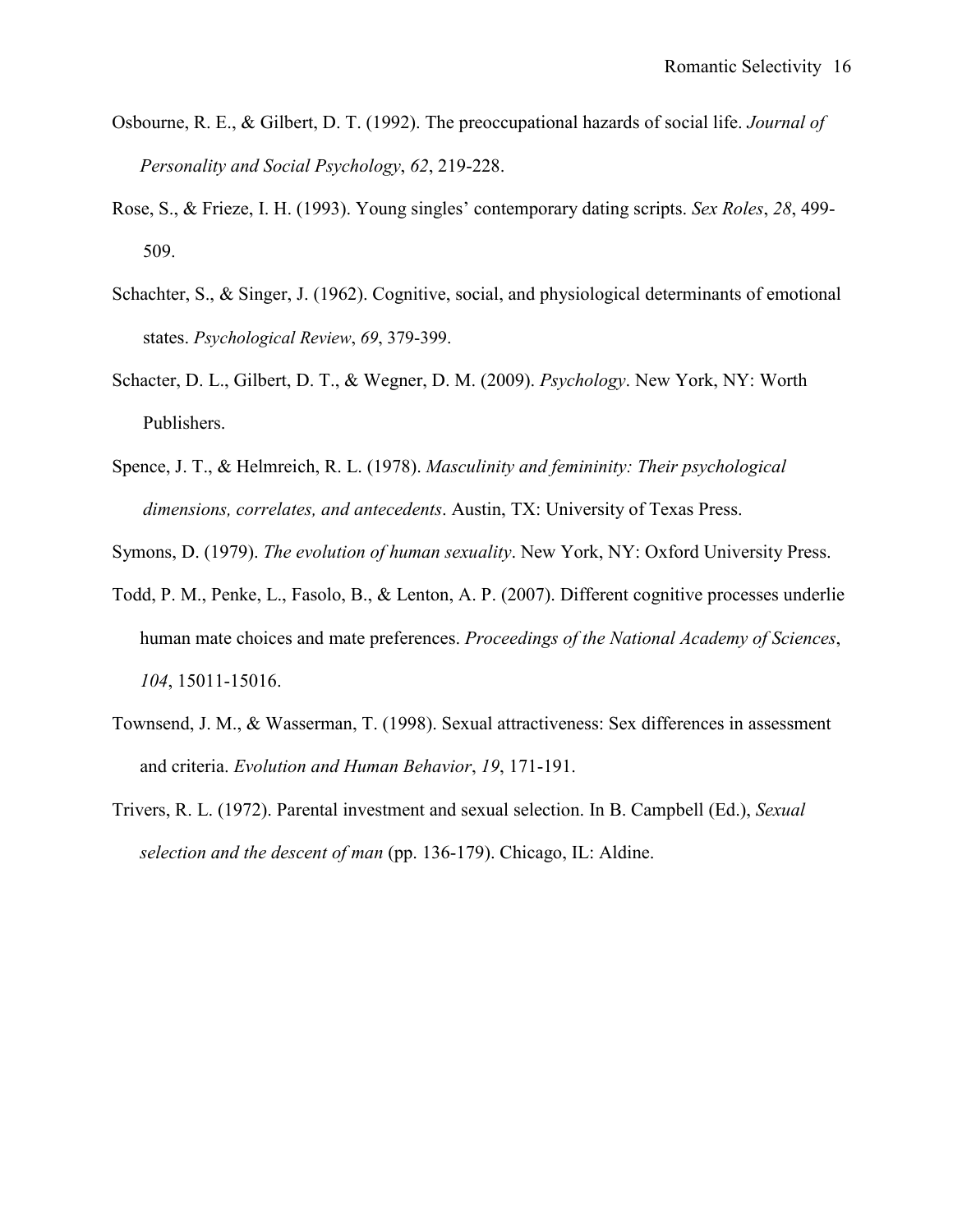# Author Note

We thank Galen Bodenhausen, Wendy Berry Mendes, the Northwestern Speed-Dating Team, and Northwestern's University Research Grants Committee.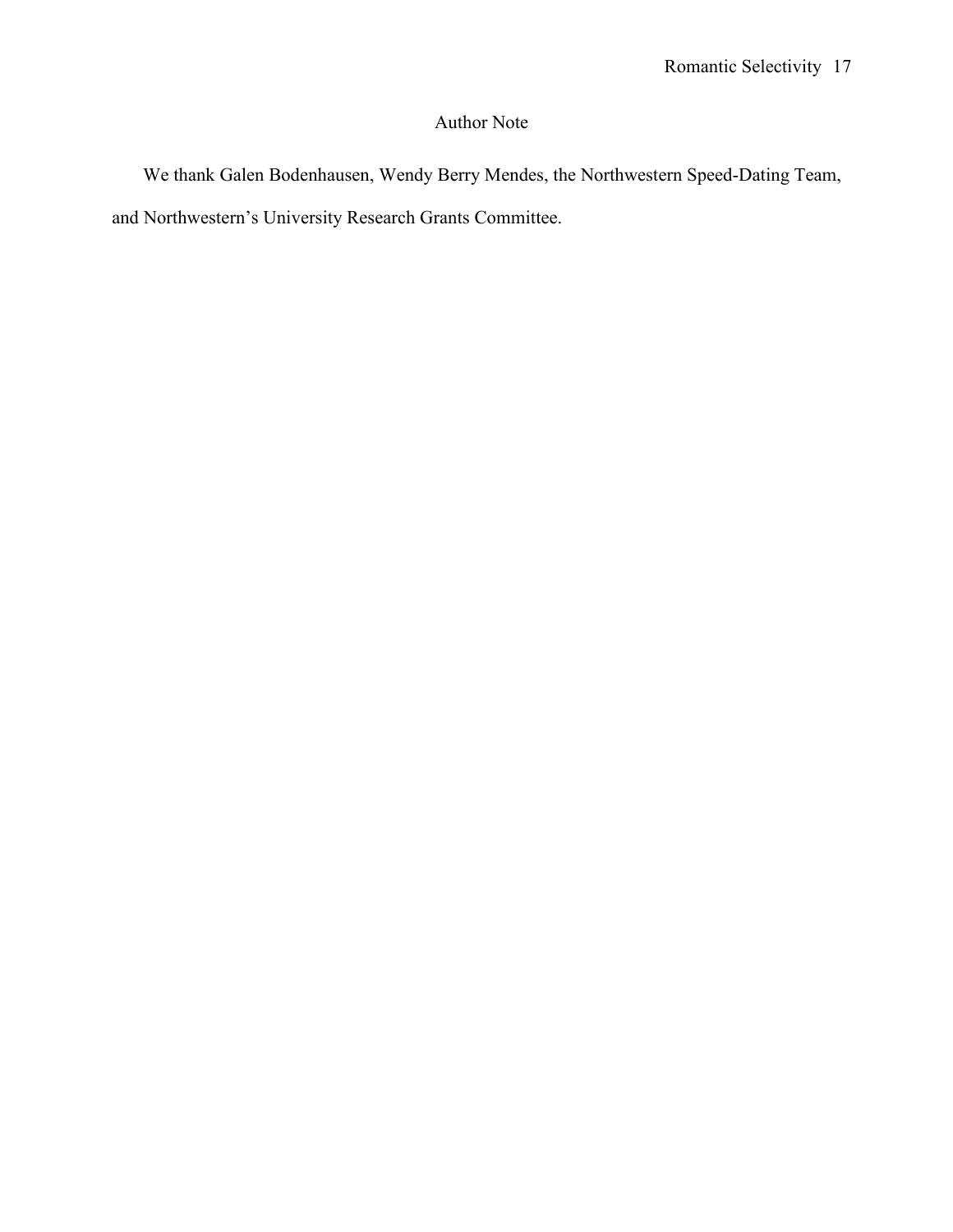## Footnote

-

<sup>1</sup> Many evolutionary psychologists argue that the sex difference in selectivity will be large in short-term mating contexts such as one-night stands but small (or even nonexistent) in long-term mating contexts such as selecting a marital partner (Buss & Schmitt, 1993; Kenrick, Groth, Trost, & Sadalla, 1993; see Clark, 1990; Clark & Hatfield, 1989). Dating, including speed-dating, likely represents a middle ground between emotionally meaningless, one-time sexual encounters and long-term, committed pair-bonding, so perhaps sex differences in such contexts should be of intermediate magnitude.

 $2^2$  Other alternative explanations are also plausible. For example, perhaps approaching potential romantic partners (vs. being approached by them) influences how much anxiety one experiences; self-perceptions that one is action-oriented, risk-taking, or invested in making this dyadic interaction successful; and so forth. Another alternative explanation builds on the idea that individuals can misattribute their own physiological arousal to incorrect sources (Schachter  $\&$ Singer, 1962). Perhaps standing up and walking several steps to the next partner caused rotators to experience increased physiological arousal (e.g., elevated heart rate), which they misattributed to romantic interest (see Foster, Witcher, Campbell, & Green, 1998). Although we cannot rule out this explanation, we find it implausible in part because our rotation manipulation would be the weakest arousal induction in the misattribution literature—far weaker, for example, than the low arousal condition in Dutton and Aron's (1974) classic bridge study.

<sup>3</sup> Collapsing across rotation condition, this main effect of participant sex was significant for romantic desire ( $p$ <.001), marginally significant for romantic chemistry ( $p$ =.059), and nonsignificant for "yessing"  $(p=292)$ .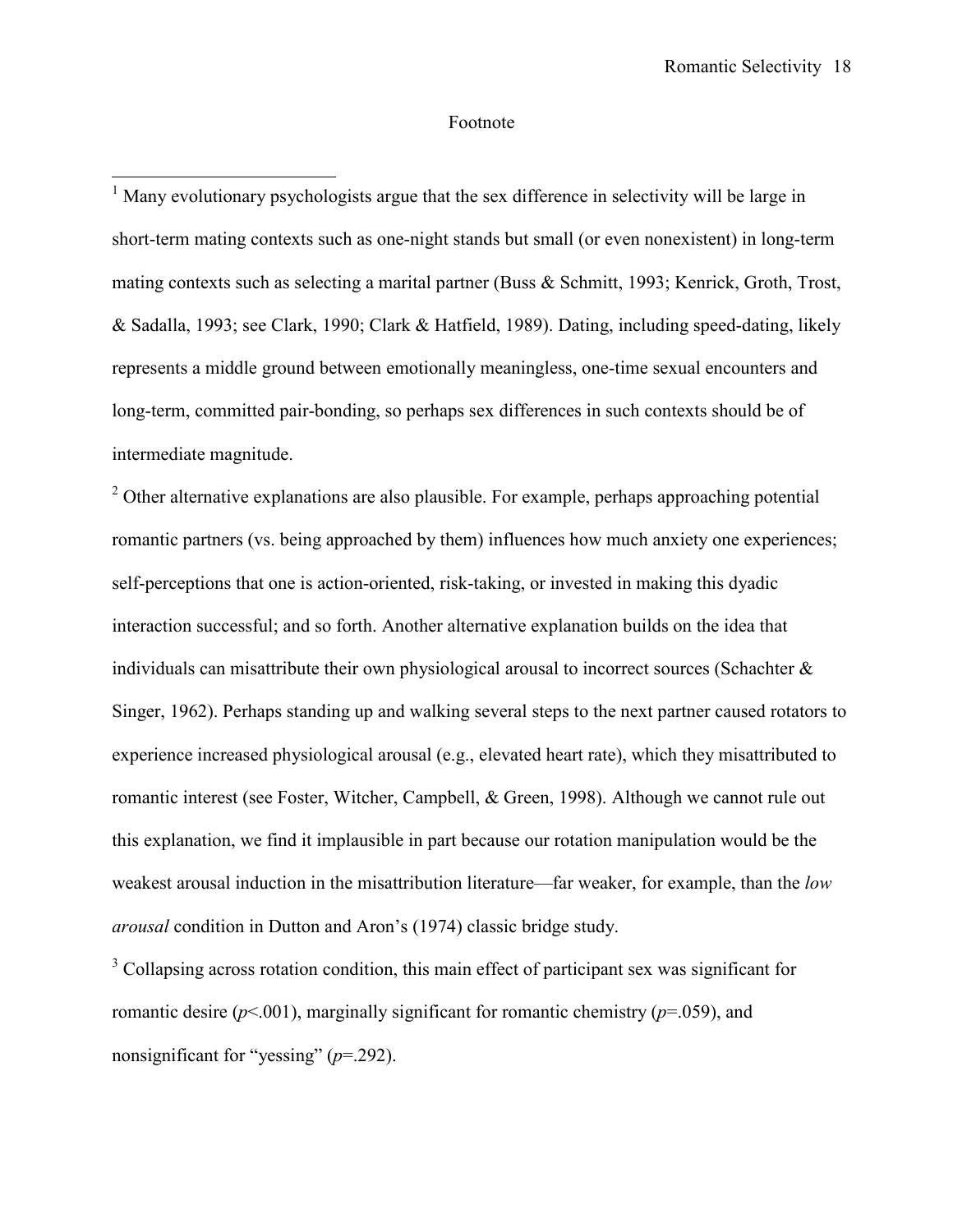<sup>4</sup> Some scholars have argued that the tendencies in romantic settings for men to approach and for women to be approached reflect humans' evolutionary heritage, not socialization processes alone (e.g., Grammer, 1989). The present research was not designed to distinguish between cultural and evolutionary original theories for human romantic approach tendencies. Rather, we sought to suggest that even a slight normative manipulation is sufficiently powerful to override the robust tendency for men to be less selective than women when evaluating potential romantic partners, regardless of the cultural or evolutionary origin of approach tendencies.